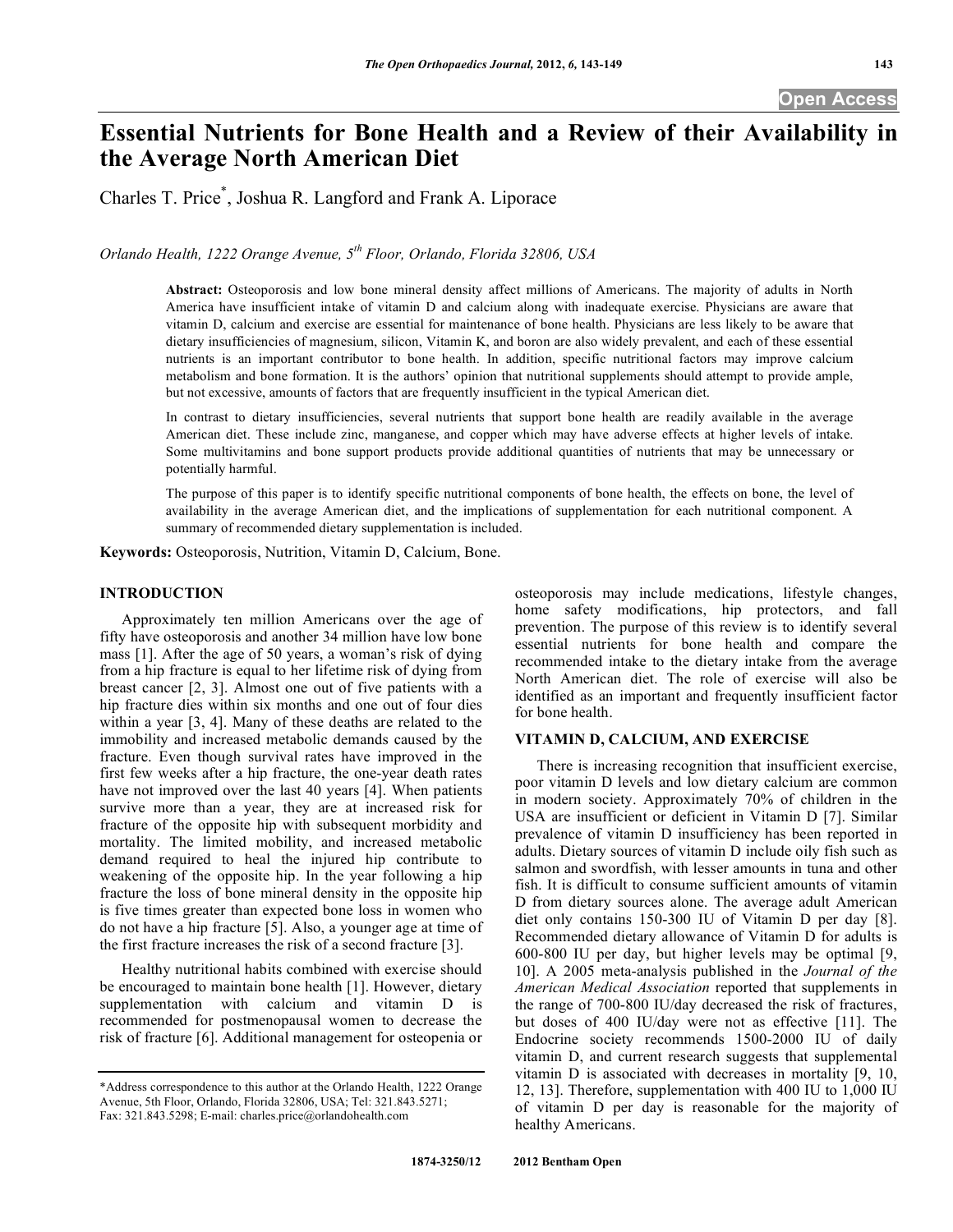Calcium intake is also low for most age groups in the United States. The principal dietary source of calcium is milk and milk products although lesser sources include salmon, almonds, and leafy green vegetables such as spinach, kale, and turnip greens. The recommended dietary allowance of calcium is 1,200 mg/day but the majority of women older than forty consume less than 600 mg/day in the United States [14]. The average dietary calcium intake is below the recommended amount for 60-70% of teenage girls and for 70% of post-menopausal women [15]. Low calcium intake correlates with increased risk of hip fracture, but increasing intake above 750 mg/day does not correlate with progressively lower risks of hip fracture [16-18]. There may be additional health benefits from slightly higher levels of calcium intake, so an appropriate supplementary dose is 400- 800 mg/day in order to achieve 1,2000 mg/day as recommended by the National Institutes of Health [14, 19]. Very high levels of calcium supplementation have been associated with increased risks of kidney stones and myocardial infarction [19, 20]. Therefore, calcium supplementation should achieve the recommended dietary allowance without providing excessive amounts.

 Modest exercise is also essential for general health and for bone health. Approximately 40% of adults do not participate in leisure time physical activity [21]. A 2005 report from the Centers for Disease Control and Prevention noted that two thirds of high school students were below national standards for moderate physical activity [22]. Just 15 minutes of modest exercise a day can significantly prolong life and decrease the risk of cancer and other diseases [23]. Only 20 minutes of modest impact activity, resistance training, or vibration therapy three times a week can improve bone mineral density [2, 24]. Exercise also decreases the risk of falls by improving muscle tone, balance and coordination [25]. Therefore, modest exercise should also be recommended as part of a bone health program.

#### **LESSER KNOWN NUTRITIONAL NEEDS**

 What is less known to practicing physicians is that several other vitamins and minerals are associated with improved bone strength independent of vitamin D and

calcium. As stated by Munger, *et al*., "The preoccupation to date with calcium has resulted in less emphasis on the role of other nutrients in bone quality and osteoporosis [16]." Examples of common insufficiencies in addition to Vitamin D and calcium are magnesium, silicon, vitamin K, and boron. (Table **1**) [26-30]

 Magnesium is increasingly recognized as an important contributor to bone health [31-33]. A study of women with osteoporosis in Israel reported significantly increased bone mineral density with 250 mg/day of magnesium supplement when compared to a control group who did not take magnesium supplements [34]. Dietary sources of magnesium include almonds, cashews and peanuts. Other sources include raisin bran cereal, potato skins, brown rice, kidney beans, black-eyed peas and lentils. Eight ounces of milk has approximately 25 mg of magnesium. The recommended dietary allowance for optimum health is 320-420 mg [35]. However, more than half of the US population consumes less than 245 mg per day [28]. Thus modest supplementation with 250 mg/day of magnesium is reasonable to support bone health, and for other aspects of general health [32].

 Silicon is another important contributor to bone health [36-38]. Silicon is an essential nutrient and silicon deficiency is associated with poor skeletal development [37, 39]. Carlisle performed electron probe microanalyses of various regions of bone and determined that silicon is twenty-five times more concentrated in immature osteoid than in mature bone [40]. Carlisle concluded that silicon plays a role in the initiation of the mineralization process. It is also known that silicon is used in micro-pressure transducers and in the computer electronics industry because of silicon's unique piezoresistive properties as a semi-conductor element [41]. The relationship between silicon and bone mineralization is poorly understood, but negative piezoelectric forces are generated and stimulate bone formation when collagen matrix is subjected to compression [42, 43]. Epidemiological studies report that dietary silicon intake of more than 40 mg/day correlates with increased bone mineral density, but the average dietary intake of silicon is 20-30 mg/day [29, 44]. Dietary sources of silicon include whole grains and cereals, carrots and green beans [45]. Some types of mineral

| <b>Nutrient</b> | <b>Recommended Dietary Allowance</b> | Median Intake    | <b>Authors' Preferred Supplementation</b> |
|-----------------|--------------------------------------|------------------|-------------------------------------------|
| Vitamin D       | 600-800 IU                           | 150-300 IU       | 400-1000 IU                               |
| Calcium         | 1000-1200 mg                         | $735 \text{ mg}$ | $500$ mg                                  |
| Magnesium       | 320-420 mg                           | $243 \text{ mg}$ | 250-350 mg                                |
| Silicon         | *40 mg for bone health               | $21 \text{ mg}$  | $20-40$ mg                                |
| Vitamin K       | $90-120 \mu$ gm                      | $70-80 \mu$ gm   | $50-150 \mu$ gm                           |
| <b>Boron</b>    | *3 mg for bone health                | $1 \text{ mg}$   | $1-3$ mg                                  |
| Vitamin C       | $75-90$ mg                           | $103 \text{ mg}$ | $50-100$ mg                               |
| Copper          | 0.9 <sub>mg</sub>                    | $1.1 \text{ mg}$ | None                                      |
| Zinc            | $8-11$ mg                            | $9.6 \text{ mg}$ | None unless vegetarian or elderly         |
| Manganese       | $1.8 - 2.3$ mg                       | $2.8 \text{ mg}$ | None                                      |

**Table 1. Common Nutrients for Bone Health** 

Ref: [26-30]

\* RDA not established.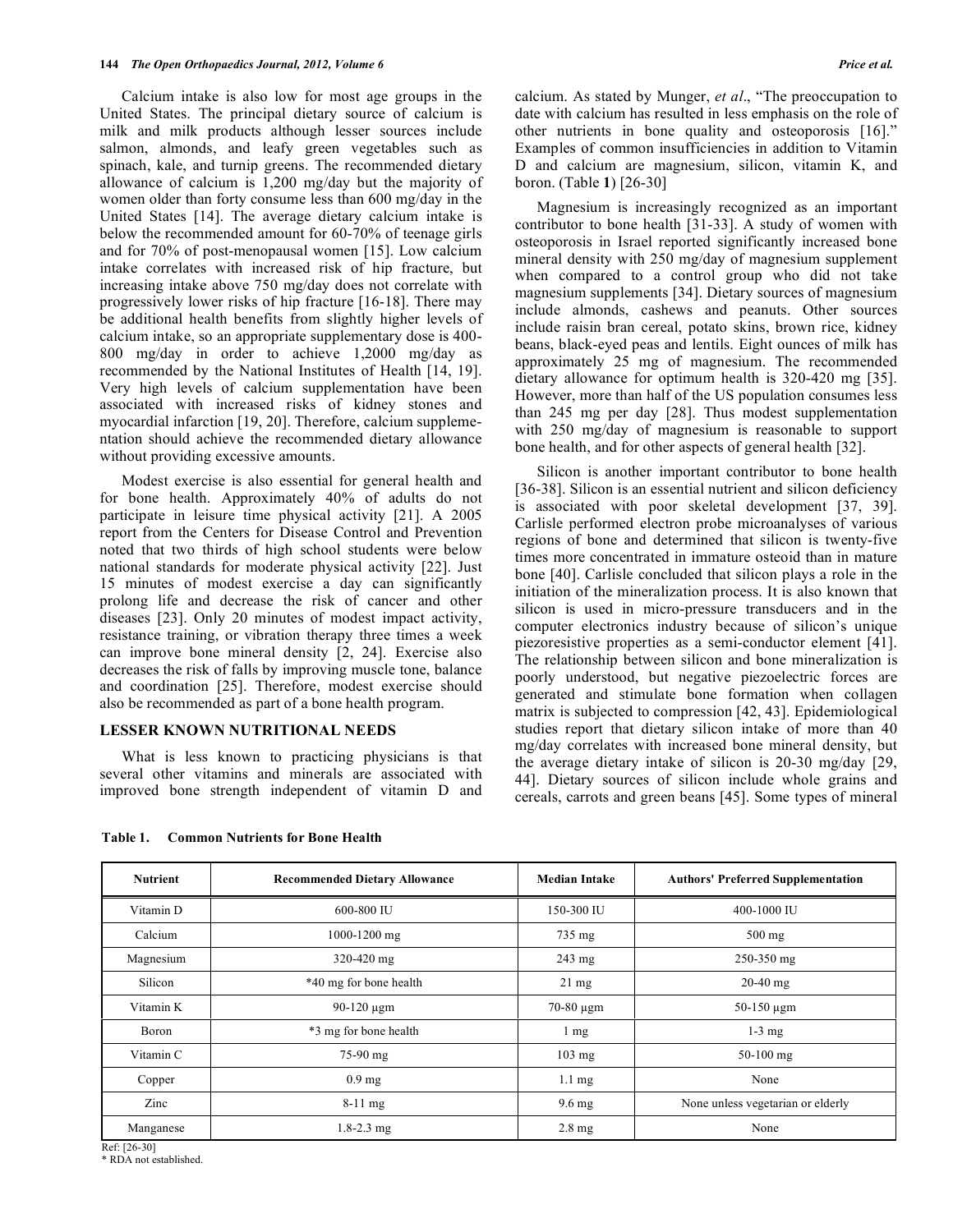water also contain silicon in the form of orthosilicic acid [46]. Beer is a rich source of silicon because of the processing of barley and hops [47]. Men consume more silicon them women and this is primarily due to differences in beer consumption [45]. Post-menopausal women rarely achieve 40 mg of silicon per day and average approximately 18 mg per day [29, 48]. Also, post-menopausal women may not absorb silicon as well as younger women. Thus, silicon supplementation with approximately 20-30 mg/day may benefit bone health for the majority of Americans who do not consume beer on a regular basis.

 Vitamin K is another lesser known nutrient that is important for bone health. Vitamin K has several different forms, but vitamin  $K_1$  and  $K_2$  are the naturally occurring forms [49]. The name for this vitamin comes from the German word "Koagulationsvitamin" because it is essential for coagulation of blood. Excessive vitamin K does not increase the risk of blood clots, but those taking warfarin (Coumadin®) for anti-coagulation should avoid supplemental vitamin K because warfarin is a vitamin K antagonist [28, 49]. Insufficient vitamin K is associated with undercarboxylation of osteocalcin, osteopenia and increased fracture risk, while vitamin K supplementation reduces bone turnover and improves bone strength [28, 49]. Useful dietary sources of vitamin K include kale, collard greens, fresh spinach, Brussels sprouts, iceberg lettuce, and prunes. The optimum daily intake of vitamin K has been established as 90  $\mu$ gm (micrograms) per day for women and 120  $\mu$ gm per day for men. However, larger amounts may be needed for complete carboxylation of osteocalcin [28]. According to the Third National Health and Nutrition Examination Survey, approximately half of the men and women in the United States consume less than the recommended amount of vitamin K, and one quarter of the population consumes less than 60  $\mu$ gm per day [28] In a study of hip fracture risk, women who consumed more than 109 µgm of vitamin K per day had an decreased risk of hip fracture compared to women with lower levels of vitamin K intake [50]. Vitamin  $K<sub>2</sub>$  has been administered in pharmacological doses for osteoporosis treatment in Japan with doses ranging from 15 mg/day to 135 mg/day (over 1,000 times the recommended daily allowance) [51]. Doses of 45 mg/day have decreased fracture rates 37% which is similar to fracture decreases following treatment with bisphosphonates. However, lower fracture rates from vitamin K supplementation are not accompanied by increased bone mineral density [51, 52]. This suggests that vitamin K improves bone properties that increase bone strength without increasing mineral content. Vitamin K has no toxicity except for those using warfarin, so supplementation with  $100 \mu$ gm/day would to achieve slightly more than the recommended daily allowance and may have beneficial effects on bone structure.

 Boron is increasingly recognized as an element that has several health benefits including bone health [53-55]. Boron is a semi-conductor with the atomic number of 5. The precise mechanism of action of boron for bone health is unknown, but boron stabilizes and extends the half-life of vitamin D and estrogen [28, 53, 54]. Approximately half the population in the United States consumes less than 1 mg of Boron per day [28]. Supplementation with 3 mg. of boron per day for post-menopausal women has demonstrated improved calcium and magnesium retention by the kidneys [56]. Increased bone strength has also been demonstrated in pigs fed a diet supplemented with boron [57]. Prunes are a rich source of boron with approximately 3-4 mg of boron for every three ounce serving of prunes [30]. A study of postmenopausal women reported that a 3-ounce serving of prunes daily for a period of one year improved bone mineral density but dried apples did not [58]. The Recommended Daily Allowance of boron has not been established, but no toxicity has not been identified and excess boron is rapidly excreted in the urine [28]. Thus, it is reasonable to supplement the diet with 1-3 mg of boron although this dietary need may also be met by increased consumption of foods such as prunes, raisins, dried apricots, or avocados.

 These lesser known insufficiencies of magnesium, silicon, vitamin K, and boron are rarely explained to physicians although the more common insufficiencies of calcium, vitamin D and exercise are increasingly recognized as contributors to bone health. In addition to these essential nutrients, vitamin C, inositol and L-arginine have beneficial effects on bone health. These three nutrients have been correlated with increased bone mineral density and improved bone strength when provided in physiological amounts [59-64]. The actions of these three factors are to improve various aspects of the bone formation and remodeling as well as calcium absorption and retention. Vitamin C is essential for the formation of collagen and for fracture healing [65]. The evidence for supplemental vitamin C in the management of osteoporosis is weak, but increased bone mineral density has been noted in postmenopausal women taking vitamin C supplements [63, 66]. Inositol is a carbohydrate compound found in cantaloupe, grapefruit, oranges, and prunes [67]. It is also found in the form of phytate in whole grains. Experimental studies using radioactive calcium have reported increased calcium uptake in bone in response to supplementation with myo-inositol [68]. Low phytate consumption has also been associated with osteoporosis in an epidemiological study [64]. L-arginine is a semi-essential amino acid and serves as a substrate for production of nitric oxide (NO) that improves endothelial function, reduces vascular resistance, promotes angiogenesis, and influences numerous metabolic processes [69, 70]. Experimental studies have determined that nitric oxide is released in response to mechanical stress on bone, and that blocking the release of nitric oxide interferes with fracture healing [71, 72]. Dietary arginine is available in dairy products, poultry, seafood, and meat in addition to nuts and oatmeal. There is some evidence that supplemental l-arginine influences vascular relaxation and should not be used as a supplement following myocardial infarction, especially in patients older than 60 years at time of infarct [73, 74]. Studies where arginine, inositol, and silicon were taken together demonstrated increased bone mineral density and increased bone strength [61, 62, 75]. Mega-doses of these three supplements have been used without adverse effects as anti-oxidants (vitamin C), or to enhance sports performance (L-Arginine), or to improve psychiatric disorders (Inositol). However, mega-doses may not be required to influence bone health. Supplementing the diet with physiological amounts of these three nutrients may support bone health.

#### **QUESTIONABLE SUPPLEMENTS**

 Some essential nutrients for bone health are readily available in the typical American diet. These include zinc, manganese, and copper. These nutrients are usually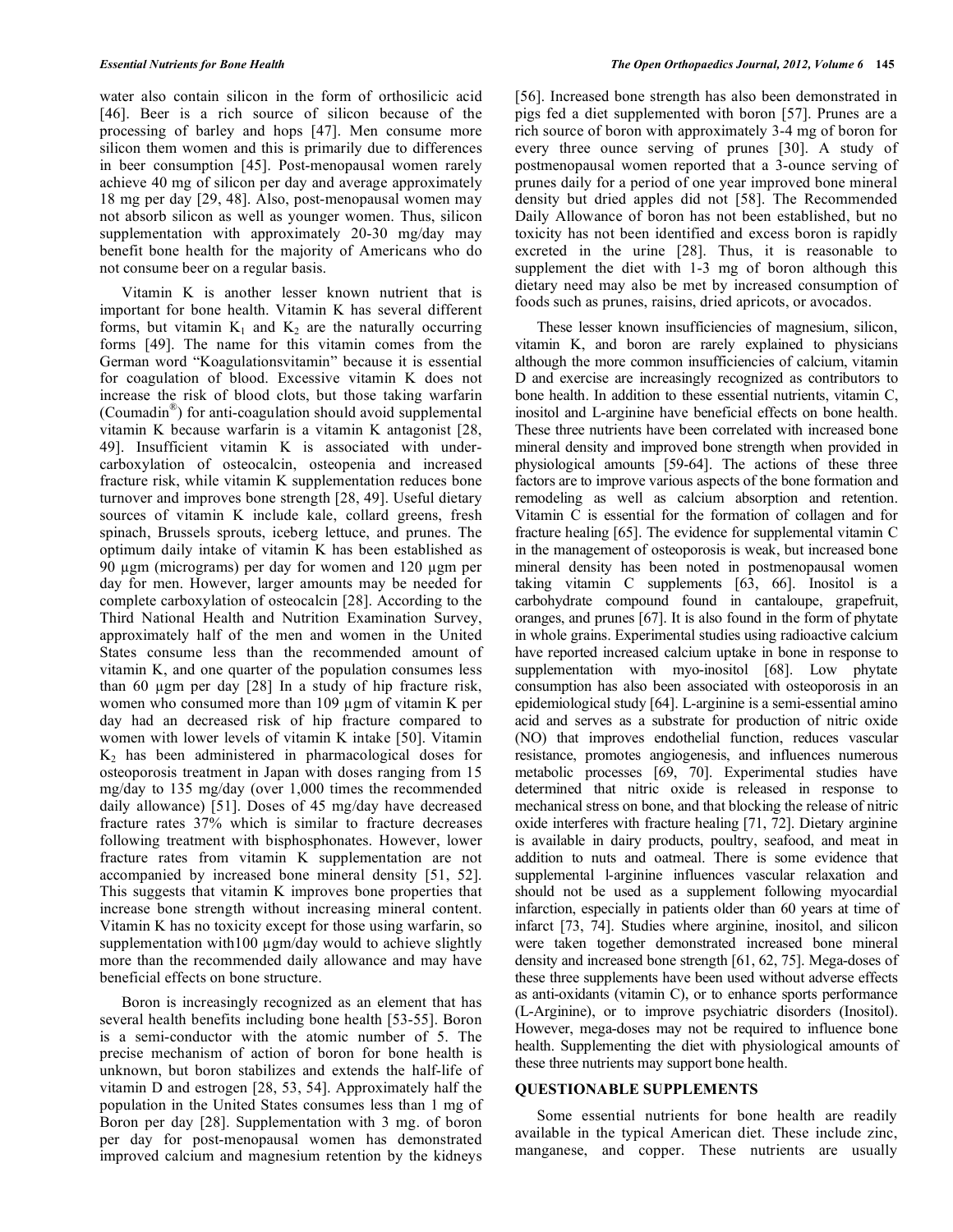consumed in amounts that meet or exceed the recommended dietary allowance, so they should not need supplementation unless a disease state is present. Regardless of wide availability, these metals are frequently added to dietary supplements. It should be noted that high levels of supplementation with zinc, manganese and copper may have deleterious effects.

 The Recommended Daily Allowance of zinc for men is 11 mg/day and for women is 8 mg/day. The average intake from dietary sources is 14 mg/day for men and 9 mg/day for women [28]. Therefore, supplementation is unnecessary for the typical American diet. Zinc is found in a wide variety of foods including red meat, lamb, shell fish, seeds, nuts, dairy products, poultry, and beans. Vegetarians and older

| <b>Nutrient and Dietary Sources</b>                                 | Content          | <b>Nutrient and Dietary Sources</b>               | Conten           |
|---------------------------------------------------------------------|------------------|---------------------------------------------------|------------------|
| Calcium                                                             |                  | Vitamin D                                         |                  |
| 6 oz. calcium-fortified orange juice                                | 375 mg           | 1 tablespoon cod liver oil                        | 1,350 II         |
| 8 oz. milk or yogurt                                                | 350 mg           | 3 oz. sword fish, salmon                          | 500 IU           |
| 1.5 oz. cheddar or mozzarella cheese                                | $300$ mg         | 3 oz. canned tuna                                 | 150 IU           |
| 3 oz. canned salmon or sardines                                     | $200$ mg         | 8 oz. vitamin-D fortified milk                    | 125 IU           |
| 2 oz. almonds                                                       | 150 mg           | 3 oz. beef liver, one large egg yolk              | 40 IU            |
| 1 cup frozen yogurt, cream cheese, or cottage cheese                | $125 \text{ mg}$ |                                                   |                  |
| $\frac{1}{2}$ cup spinach, kale, bok choy, mustard or turnip greens | $100$ mg         | Vitamin K                                         |                  |
| $\frac{1}{2}$ cup broccoli, green beans                             | $20$ mg          | 1/2 cup cooked kale, collard greens               | $500 \mu$ gn     |
|                                                                     |                  | 1 cup fresh spinach                               | 140 μgn          |
| Magnesium                                                           |                  | 1/2 cup cooked broccoli, or Brussels sprouts      | $120 \mu$ gn     |
| 2 oz. almonds, cashews                                              | $160$ mg         | 1/2 head Iceberg lettuce, or 3/4 cup raw broccoli | 70 μgm           |
| 2 oz. peanuts, mixed nuts                                           | $100$ mg         | $\frac{1}{2}$ cup coleslaw or 1 cup blueberries   | 40 µgm           |
| 1 cup raisin bran, bran flakes, shredded wheat cereal               | 75 mg            |                                                   |                  |
| Medium baked potato with skin                                       | $50 \text{ mg}$  | Vitamin C                                         |                  |
| 1/2 cup brown rice, black-eyed peas, pinto/kidney beans, lentils    | $35 \text{ mg}$  | 3/4 cup orange juice                              | 93 mg            |
| 8 oz. milk                                                          | $25 \text{ mg}$  | 3/4 cup grapefruit juice                          | 70 mg            |
|                                                                     |                  | 1/2 cup cooked broccoli                           | 51 mg            |
| Silicon                                                             |                  | $\frac{1}{2}$ cup fresh strawberries              | 49 mg            |
| 16 oz. beer                                                         | $12 \text{ mg}$  | 3/4 cup tomato juice                              | 33 mg            |
| 16 oz. FIJI® water                                                  | 45 mg            | $\frac{1}{2}$ cantaloupe                          | 17 <sub>mg</sub> |
| 16 oz. Volvic <sup>®</sup> water                                    | $15 \text{ mg}$  |                                                   |                  |
| 1 serving whole grain cereal, granola, prunes, or apricots          | 9 <sub>mg</sub>  | Inositol                                          |                  |
| $\frac{1}{2}$ cup brown rice, green beans                           | 4 mg             | 1/4 cantaloupe                                    | 355 mg           |
|                                                                     |                  | 1 fresh orange                                    | 300 mg           |
| Boron                                                               |                  | $\frac{1}{4}$ cup prunes (6-8 oz)                 | 250 mg           |
| Small box raisins, 1/4 cup prunes or almonds                        | 1 mg             | 1/2 fresh grapefruit, one fresh lime              | 200 mg           |
| $\frac{1}{3}$ cup peanuts or apricots                               | $1 \text{ mg}$   | $\frac{1}{2}$ cup green beans                     | 150 mg           |
| $\frac{1}{2}$ avocado                                               | $1 \text{ mg}$   | 1 kiwi fruit                                      | 130 mg           |
|                                                                     |                  | 1 cup watermelon, or 1 fresh peach                | 60 mg            |
| L-arginine                                                          |                  | 1 cup chocolate milk                              | 45 mg            |
| 3 oz chicken, turkey, beef, or pork                                 | $2.0$ gm         |                                                   |                  |
| 3 oz. salmon or shrimp                                              | $1.1$ gm         |                                                   |                  |
| 1/4 cup peanuts                                                     | $1.0$ gm         |                                                   |                  |
| 1/4 cup almonds, cashews, or 1 egg                                  | $0.75$ gm        |                                                   |                  |

| <b>Table 2.</b> | <b>Nutrient and Dietary Sources</b> |  |  |  |
|-----------------|-------------------------------------|--|--|--|
|-----------------|-------------------------------------|--|--|--|

| <b>Nutrient and Dietary Sources</b>                    | Content          | <b>Nutrient and Dietary Sources</b>                    | Content          |
|--------------------------------------------------------|------------------|--------------------------------------------------------|------------------|
| Calcium                                                |                  | Vitamin D                                              |                  |
| 6 oz. calcium-fortified orange juice                   | 375 mg           | 1 tablespoon cod liver oil                             | 1,350 IU         |
| 8 oz. milk or yogurt                                   | 350 mg           | 3 oz. sword fish, salmon                               | 500 IU           |
| 1.5 oz. cheddar or mozzarella cheese                   | 300 mg           | 3 oz. canned tuna                                      | 150 IU           |
| 3 oz. canned salmon or sardines                        | $200$ mg         | 8 oz. vitamin-D fortified milk                         | 125 IU           |
| 2 oz. almonds                                          | $150$ mg         | 3 oz. beef liver, one large egg yolk                   | 40 IU            |
| p frozen yogurt, cream cheese, or cottage cheese       | 125 mg           |                                                        |                  |
| spinach, kale, bok choy, mustard or turnip greens      | $100$ mg         | Vitamin K                                              |                  |
| 1/2 cup broccoli, green beans                          | $20 \text{ mg}$  | 1/2 cup cooked kale, collard greens                    | 500 µgm          |
|                                                        |                  | 1 cup fresh spinach                                    | 140 µgm          |
| Magnesium                                              |                  | $\frac{1}{2}$ cup cooked broccoli, or Brussels sprouts | $120 \mu$ gm     |
| 2 oz. almonds, cashews                                 | $160$ mg         | 1/2 head Iceberg lettuce, or 3/4 cup raw broccoli      | $70 \mu$ gm      |
| 2 oz. peanuts, mixed nuts                              | $100$ mg         | $\frac{1}{2}$ cup coleslaw or 1 cup blueberries        | $40 \mu$ gm      |
| p raisin bran, bran flakes, shredded wheat cereal      | 75 mg            |                                                        |                  |
| Medium baked potato with skin                          | $50 \text{ mg}$  | Vitamin C                                              |                  |
| own rice, black-eyed peas, pinto/kidney beans, lentils | 35 mg            | 3/4 cup orange juice                                   | 93 mg            |
| 8 oz. milk                                             | $25 \text{ mg}$  | 3/4 cup grapefruit juice                               | 70 mg            |
|                                                        |                  | $\frac{1}{2}$ cup cooked broccoli                      | 51 mg            |
| Silicon                                                |                  | $\frac{1}{2}$ cup fresh strawberries                   | 49 mg            |
| 16 oz. beer                                            | $12 \text{ mg}$  | 3/4 cup tomato juice                                   | 33 mg            |
| 16 oz. FIJI® water                                     | $45 \text{ mg}$  | 1/2 cantaloupe                                         | 17 <sub>mg</sub> |
| 16 oz. Volvic <sup>®</sup> water                       | $15 \text{ mg}$  |                                                        |                  |
| ing whole grain cereal, granola, prunes, or apricots   | $9 \text{ mg}$   | Inositol                                               |                  |
| $\frac{1}{2}$ cup brown rice, green beans              | 4 <sub>mg</sub>  | 1/4 cantaloupe                                         | 355 mg           |
|                                                        |                  | 1 fresh orange                                         | $300$ mg         |
| Boron                                                  |                  | $\frac{1}{4}$ cup prunes (6-8 oz)                      | $250$ mg         |
| Small box raisins, 1/4 cup prunes or almonds           | $1 \text{ mg}$   | $\frac{1}{2}$ fresh grapefruit, one fresh lime         | 200 mg           |
| 1/ <sub>3</sub> cup peanuts or apricots                | 1 mg             | $\frac{1}{2}$ cup green beans                          | 150 mg           |
| 1/2 avocado                                            | $1 \text{ mg}$   | 1 kiwi fruit                                           | $130$ mg         |
|                                                        |                  | 1 cup watermelon, or 1 fresh peach                     | $60$ mg          |
| L-arginine                                             |                  | 1 cup chocolate milk                                   | 45 mg            |
| 3 oz chicken, turkey, beef, or pork                    | $2.0$ gm         |                                                        |                  |
| 3 oz. salmon or shrimp                                 | $1.1 \text{ gm}$ |                                                        |                  |
| $\frac{1}{4}$ cup peanuts                              | $1.0$ gm         |                                                        |                  |
| 1/4 cup almonds, cashews, or 1 egg                     | $0.75$ gm        |                                                        |                  |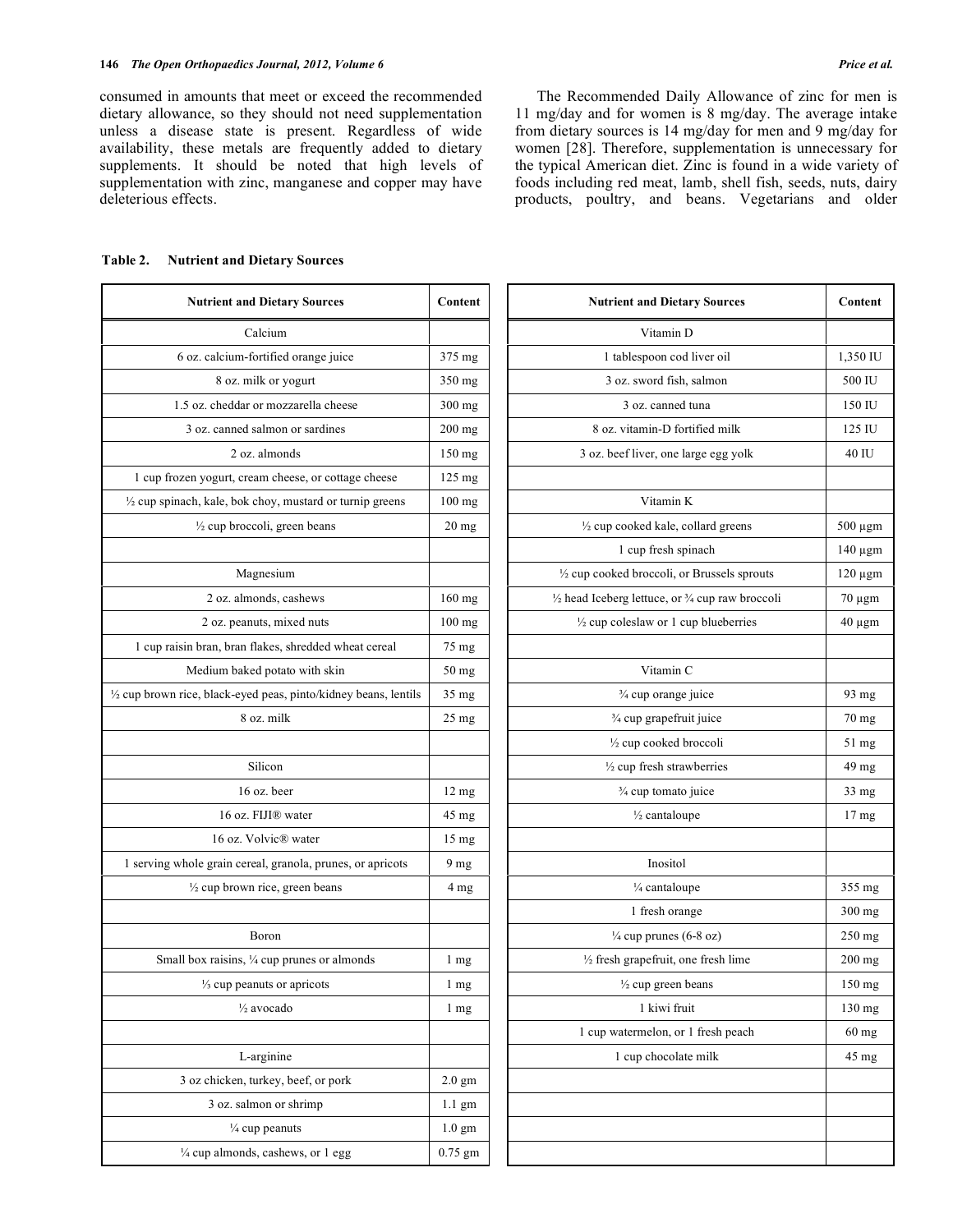individuals may have insufficient zinc intake. After the age of 60 years approximately 35-45% of Americans have inadequate dietary zinc intake unless they are receiving some dietary supplementation [43]. Several popular multi-vitamins provide more than 15-30 mg of zinc as a nutritional supplement even though the tolerable upper level recommended by the National Institutes of Health is 40 mg/day [76]. Long-term supplementation with more than 20 mg per day may be harmful unless the person is a vegetarian or malnourished [28, 77].

 Manganese intake is also sufficient in the average American diet. The Recommended Daily Allowance is 1.8 mg/day for women and 2.3 mg/day for men. Typical nonvegetarian Western diets provide 3mg to7 mg of manganese per day [28]. Dietary sources of manganese include cereals, nuts, pineapples, beans, mollusks (clams, oysters, mussels), dark chocolate, cinnamon, and tea. Excessive intake of manganese is associated with cognitive disorders in adults and children [78, 79]. When intake of iron and manganese are increased through supplementation, the risk of Parkinson's disease is doubled [80]. Consuming more than 11 mg/day may have harmful effects according to the National Institutes of Health [28]. In spite of this information, some daily multi-vitamins provide 2-4 mg of additional manganese.

 The Recommended Daily Allowance of copper is 0.9 mg/day. However, dietary copper is available in a wide variety of foods including meats, seafood, nuts, grains, and cocoa products. The average American consumes 1.1-1.4 mg of copper per day and dietary copper insufficiency is rare in North America [28]. The National Academy of Sciences recommends that daily copper intake should be less than 10 mg/day [28].

# **STRONTIUM**

 Strontium is another nutritional supplement that should be questioned as a bone health product. Strontium is not an essential nutrient and it displaces calcium in bone [81]. Strontium has gained attention for bone mineralization in part because it increases bone density as measured by x-ray tests and DXA Scan [82, 83]. However, this effect is partly caused by the strontium itself because strontium is a heavier element than calcium. Strontium is considered an alkaline earth metal with an atomic weight of 87.63. That makes it much heavier than calcium and it replaces natural calcium in bone. This gives the DXA scan a denser appearance because strontium absorbs the x-rays [83]. The x-ray absorbing properties of strontium gave rise to its use in early color television tubes so that x-rays would be absorbed by the strontium and prevent irradiation of viewers [84]. Strontium ranelate in doses of 2 gm/day have been used for the treatment of osteoporosis in several countries, but the United States Food and Drug Administration has not approved the use of strontium ranelate in the United States [85, 86]. Oral intake of 2 gm/day of strontium ranelate have improved bone strength and reduced fracture rates in women with osteoporosis, but there are reports of increased risks of venous blood clots and memory loss [82, 87]. Strontium also accumulates in the body and remains there long term [82]. Therefore, strontium may need more evaluation before it becomes a routine treatment of osteoporosis.

# **SUMMARY**

 Nutritional needs for bone health can be met with proper food choices. (Table **2**) However, supplementation of the average American diet is recommended for vitamin D, calcium, magnesium, silicon, vitamin K, and boron. Regular exercise is also important for bone health. Modest amounts of zinc supplementation may be appropriate for vegetarians and for older individuals. However, routine supplementation with zinc, manganese, copper and other metals is generally unnecessary, and excessive supplementation may be harmful. Supplementation with strontium should also be questioned until long-term risks and benefits are better understood.

## **ACKNOWLEDGEMENTS**

 The authors thank Kenneth J. Koval, M.D., and George J. Haidukewych, M.D. for their review and comments prior to publication.

### **CONFLICT OF INTEREST**

 The authors are shareholders in the Institute for Better Bone Health, LLC, a nutritional supplement company.

#### **REFERENCES**

- [1] U.S. Department of Health and Human Services. Bone Health and Osteoporosis: A Report of the Surgeon General. Rockville, MD: U.S. Department of Health and Human Services, Office of the Surgeon General, 2004.
- [2] Chan K, Anderson M, Lau EMC. Exercise interventions: defusing the world's osteoporosis time bomb. Bull. World Health Organ 2003; 81(11): 827-30.
- [3] Faucett S, Genuario JW, Tosteson ANA, Koval KJ. Is prophylactic fixation a cost-efficient method to prevent a future contralateral fragility hip fracture? J Orthop Trauma 2010; 24(2): 65-74.
- [4] Haleem S, Lutchman L, Mayahi R. Mortality following hip fracture: trends and geographical variations over the last 40 years. Injury 2008; 39: 1157-63.
- [5] Dirschl D, Henderson RC, Oakley WC. Accelerated bone mineral loss following a hip fracture: a prospective longitudinal follow-up. Bone 1997; 21(1): 79-82.
- [6] Gehrig L, Lane J, O'Connor MI. Osteoporosis: management and treatment strategies for orthopedic surgeons. J Bone Joint Surg Am 2008; 90A: 1362-74.
- [7] Kumar J, Muntner P, Kaskel FJ, Hauilpern SM, Melamed ML. Prevalence and associations of 20-hydroxyvitamin D deficiency in US children: NHANES 2001-2004. Pediatrics 2009; 124: e362-70.
- [8] National Institutes of Health, Office of Dietary Supplements [Homepage on the Internet]. Vitamin D: Dietary supplement fact sheet for health professionals. Washington, DC [Updated:  $24<sup>th</sup>$  June 2011; Cited:  $12<sup>th</sup>$  January 2012]. Available from: January 2012]. Available from: http://ods.od.nih. gov/factsheets/VitaminD-HealthProfessional/
- [9] Heany R, The vitamin D requirement in health and disease*.* J Steroid Biochem Mol Biol 2005; 97: 13-9.
- [10] Holick M, Binkley NC, Bischoff-Ferrari HA, *et al*. Evaluation, treatment, and prevention of vitamin D deficiency: an endocrine society clinical practice guideline. J Clin Endocrinol Metab 2011; 96(7): 1911-30.
- [11] Bischoff-Ferrari H, Willett WC, Wong JB, Giovannucci E, Dietrich T, Dawson-Hughes B. Fracture prevention with vitamin D supplementation: a meta-analysis of randomized controlled trials. JAMA 2005; 293: 2257-64.
- [12] Bordelon P, Ghetu MV, Langan R. Recognition and management of vitamin D deficiency. Am Fam Physician 2009; 80(8): 841-6.
- [13] Autier P, Gandini S. Vitamin D supplementation and total mortality. Arch Intern Med 2007; 167(16): 1730-7.
- [14] National Institutes of Health, Office of Dietary Supplements [Homepage on the Internet]. Calcium: Dietary supplement fact sheet for health professionals. Washington DC  $\widehat{U}$ pdated: 31<sup>st</sup> August 2011; Cited: 4<sup>th</sup> January 2012]. Available from: http://ods. od.nih.gov/factsheets/calcium/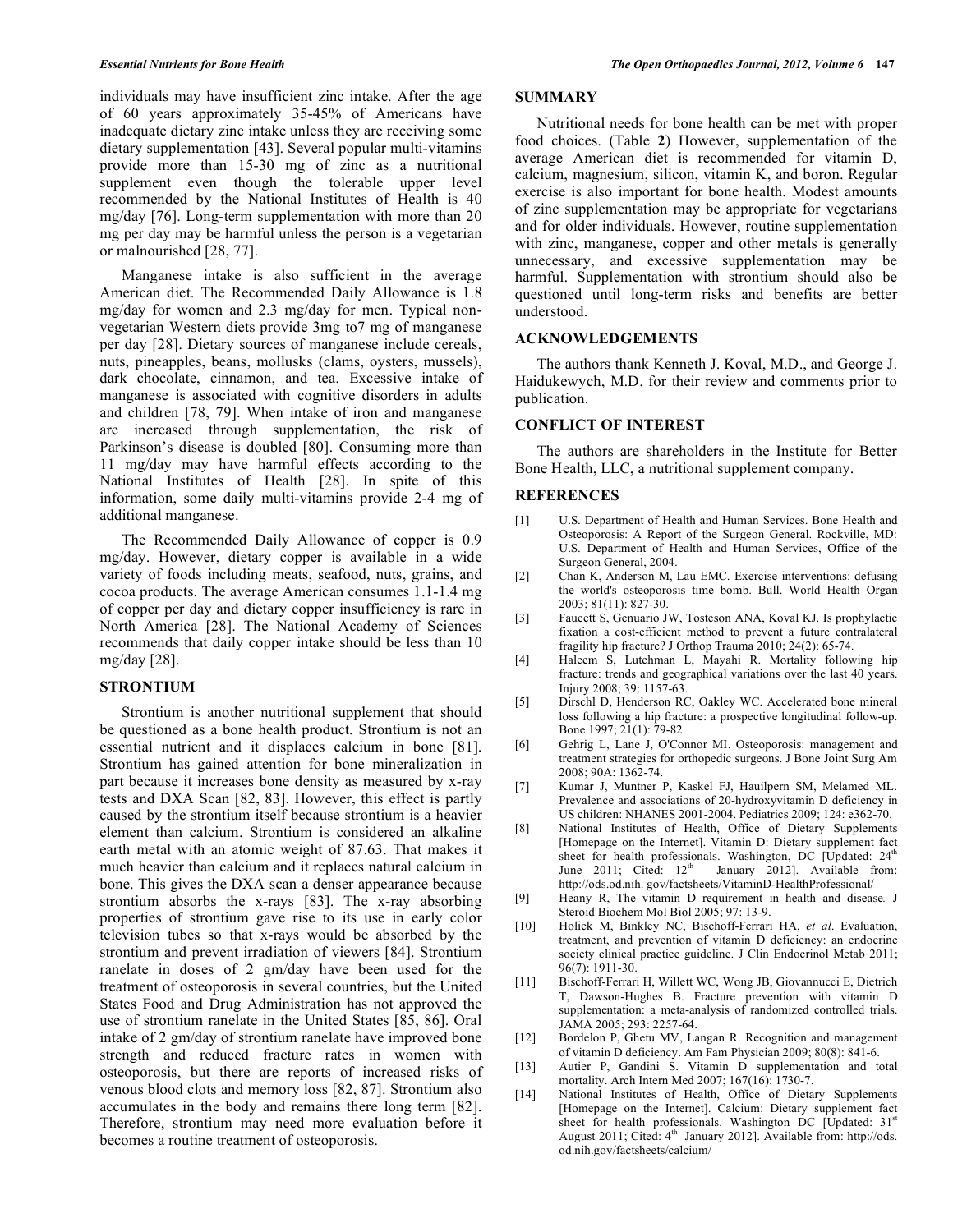- [15] Bailey R, Dodd KW, Goldman JA, *et al*. Estimation of total usual calcium and vitamin D intakes in the United States. J Nutr 2010; 140: 817-22.
- [16] Munger R, Cerhan JR, Bhiu BC-H. Prospective study of dietary protein intake and risk of hip fracture in post-menopausal women. Am J Clin Nutr 1999; 69; 147-52.
- [17] Bischoff-Ferrari H, Dawson-Hughes B, Baron JA, *et al*. Calcium intake and hip fracture risk in men and women: a meta-analysis of prospective cohort studies and randomized controlled trials. Am J Clin Nutr 2007; 86: 1780-90.
- [18] Warensjo E, Byberg L, Melhus H, *et al*. Dietary calcium intake and risk of fracture and osteoporosis: prospective longitudinal cohort study. Br Med J 2011; 342: d1473.
- [19] Celotti F, Bignamini A. Dietary calcium and mineral/vitamin supplementation: a controversial problem. J Int Med Res 1999; 27(1): 1-14.
- [20] Bolland M, Grey A, Avenell A, Gambel GD, Reid IR. Calcium supplements with or without vitamin D and risk of cardiovascular events: reanalysis of Women's Health Initiative limited access dataset and meta-analysis. Br Med J 2011; 342(19): d2040.
- [21] U.S. Department of Health and Human Services [Homepage on the Internet] Being physically active can help you attain or maintain a healthy weight. Office of the Surgeon General [cited 2012 Jan 20] Available from: http://www.surgeongeneral.gov/topics/obesity/callt oaction/fact\_whatcanyoudo.html/
- [22] Jones D, Hoelscher DM, Kelder SH, Hergenroeder A, Sharma SV Increasing physical activity and decreasing sedentary activity in adolescent girls - The Incorporating More Physical Activity and Calcium in Teens (IMPACT) study. Int J Behav Nutr Phys Act 2008; 5: 42-51.
- [23] Wen C, Wai JP, Tsai MK, *et al*., Minimum amount of physical activity for reduced mortality and extended life expectancy: a prospective cohort study. Lancet 2011; 378(9798): 1244-53.
- [24] Merriman H, Jackson K. The effects of whole-body vibration training in aging adults: a systematic review. J Geriatr Phys Ther 2009; 32: 134-45.
- [25] de Kam D, Smulders E, Weerdesteyn V, Smits-Engelsman BC. Exercise interventions to reduce fall-related fractures and their risk factors in individuals with low bone density: a systematic review of randomized controlled trials. Osteoporos Int 2009; 20(12): 2011- 25.
- [26] Ervin RB, Wang CY, Wright JD, Kennedy-Stephens J. Dietary intake of selected minerals for the United States population: 1999- 2000. Advanced data from vital health statistics; no. 341. Hyattsville, Maryland: National Center for Health Statistics, 2004.
- [27] Ervin R, Wang CY, Wright JD, Kennedy-Stephens J. Dietary intake of selected vitamins for the United States population: 1999- 2000. Advanced data from vital health statistics; no. 399. Hyattsville, Maryland: National Center for Health Statistics, 2004.
- [28] National Academy of Sciences. A Report of the Panel on Micronutrients. Dietary reference intakes for vitamin A, vitamin K, arsenic, boron, chromium, copper, iodine, iron, manganese, molybdenum, nickel, silicon, vanadium, and zinc. Washington DC: National Academy Press 2001.
- [29] Jugdaosingh R, Tucker KL, Qiao N, Cupples LA, Kiel DP, Powell JJ. Dietary silicon intake is positively associated with bone mineral density in men and premenopausal women of the Framingham offspring cohort. J Bone Miner Res 2004; 19(2): 297-307.
- [30] Hooshmand S, Arjmandi BH. Viewpoint: Dried plum, an emerging functional food that may effectively improve bone health. Ageing Res Rev 2009; 8: 122-7.
- [31] Launius B, Brown PA, Cush EM, Mancini MC. Osteoporosis: the dynamic relationship between magnesium and bone mineral density in heart transplant patients. Crit Care Nurs Q 2004; 27(1): 96-100.
- [32] Vormann J. Magnesium: nutrition and metabolism. Mol Aspects Med 2003. 24(1-3): 27-37.
- [33] Rude R, Singer FR, Gruber HE. Skeletal and hormonal effects of magnesium deficiency. J Am Coll Nutr 2009; 28(2): 131-41.
- [34] Stendig-Lindberg G, Tepper R, Leichter I. Trabecular bone density in a two year controlled trial of peroral magnesium in osteoporosis*.* Magnes Res 1993; 6(2): 155-63.
- [35] National Institutes of Health, Office of Dietary Supplements [Homepage on the Internet]. Magnesium: Dietary supplement fact sheet for health professionals. Washington, DC [Updated: 13 July

2009; Cited: 18 January 2012]. Available from: http://ods.od.nih. gov/factsheets/magnesium/

- [36] Jugdaohsingh R. Silicon and bone health. J Nutr Health Aging 2007; 11: 99-110.
- [37] Carlisle EM. Silicon: a requirement in bone formation independend of Vitamin  $D_1$ . Calcif Tissue Int 1981; 33: 27-34.
- [38] Rico H, Gallego-Lago JL, Hernandez ER, *et al*. Effect of silicon supplement on osteopenia induced by ovariectomy in rats. Calcif Tissue Int 2000; 66: 53-5
- [39] Nielsen F, Sandstead HH. Are nickel, vanadium, silicon, fluorine, and tin essential for man? A review. Am J Clin Nutr 1974; 27(5): 515-20.
- [40] Carlisle EM. Silicon: a possible factor in bone calcification*.* Science 1970; 167: 179-80.
- [41] Kanda Y. Piezpresistance effect of silicon. Sens Actuators 1991; A28(2): 83-91.
- [42] Miclau T, Bozic KJ, Tay B, *et al*. Bone injury, regeneration, and repair. In: Einhorn TA, O'Keefe RJ, Buckwalter JA, Eds. Orthopedic basic science: foundations of clinical practice. Rosemont, IL: American Adacemy of Orthopedic Surgeons 2007; pp. 331-48.
- [43] Noris-Suarez K, Lira-Olivares J, Ferrira AM, *et al*. *In vitro* deposition of hydroxyapatite on cortical bone collagen stimulated by deformation-induced piezoelectricity. Biomacromolecules 2007; 8(3): 941-8.
- [44] Pennington J. Silicon in foods and diets. Food Addit Contam 1991; 8(1): 97-118.
- [45] Jugdaosingh, R, Anderson SHC, Tucker KL, *et al*. Dietary silicon intake and absorption. Am J Clin Nutr 2002; 75: 887-93.
- [46] Giammarioli S, Mosca M, Sanzini E. Silicon content of Italian mineral waters and its contribution to daily intake. J Food Sci 2005; 70: S509-12.
- [47] Bellia J, Birchall JD, Roberts NB. Beer: a dietary sourde of silicon. Lancet 1994; 343: 235.
- [48] McNaughton S, Bolton-Smith C, Mishra GD, Jugdaosingh R, Powell JJ. Dietary silicon intake in post-menopausal women. Br J Nutr 2005; 94: 813-7.
- [49] Bügel S. Vitamin K and bone health in adult humans. In: Litwack G, Ed. Vitamins and Hormones: Vitamin K. London: Elsevier 2008; pp. 393-416.
- [50] Feskanich D, Weber P, Willett WC, Rockett H, Booth SL, Colditz GA. Vitamin K intake and hip fractures in women: a prospective study. Am J Clin Nutr 1999; 69: 74-9.
- [51] Iwamoto J, Takeda T, Sato Y. Menatetrenone (Vitamin K2) and bone quality in the treatment of postmenopausal osteoporosis. Nutr Rev 2006; 64(12): 509-17.
- [52] Booth S, Tucker TL, Chen H, *et al*. Dietary vitamin K intakes are associated with hip fracture but not with bone mineral density in elderly men and women. Am J Clin Nutr 2000; 71(5): 1201-8.
- [53] Penland J. Dietary boron, brain function, and cognitive performance. Environ Health Perspect 1994; 102(S7): S65-72.
- [54] Volpe S, Taper LJ, Meacham S. The relationship between boron and magnesium status and bone mineral density in the human: a review. Magnes Res 1993; 6(3): 291-6.
- [55] Newnham R. Essentiality of boron for healthy bones and joints. Environ Health Perspect 1994; 102S(S7): 83-95S.
- [56] Nielsen F. Studies on the relationship between boron and magnesium which possibly affects the formation and maintenance of bones. Magnes Trace Elem 1990; 9(2): 61-9.
- [57] Armstrong T, Spears JW, Crenshaw TD, Nielsen FH. Boron supplementation of a semipurified diet for weanling pigs improves feed efficiency and bone strength characteristics and alters plasma lipid metabolites. J Nutr 2000; 130(10): 2575-81.
- [58] Hooshmand S, Chai SC, Saadat RL, Payton ME, Brummel-Smith K, Arjmandi BH. Comparative effects of dried plum and dried apple on bone in postmenopausal women*.* Br J Nutr 2011; 106:  $923 - 30$ .
- [59] McCarty M. Supplemental arginine and high-dose folate may promote bone health by supporting the activity of endothelial-type nitric oxide synthase in bone. Med Hypotheses 2005; 64(5): 1030- 3.
- [60] Hall S, Greendale GA. The relation of dietary vitamin C intake to bone mineral density: results from the PEPI study. Calcif Tissue Int 1998; 63(3): 183-9.